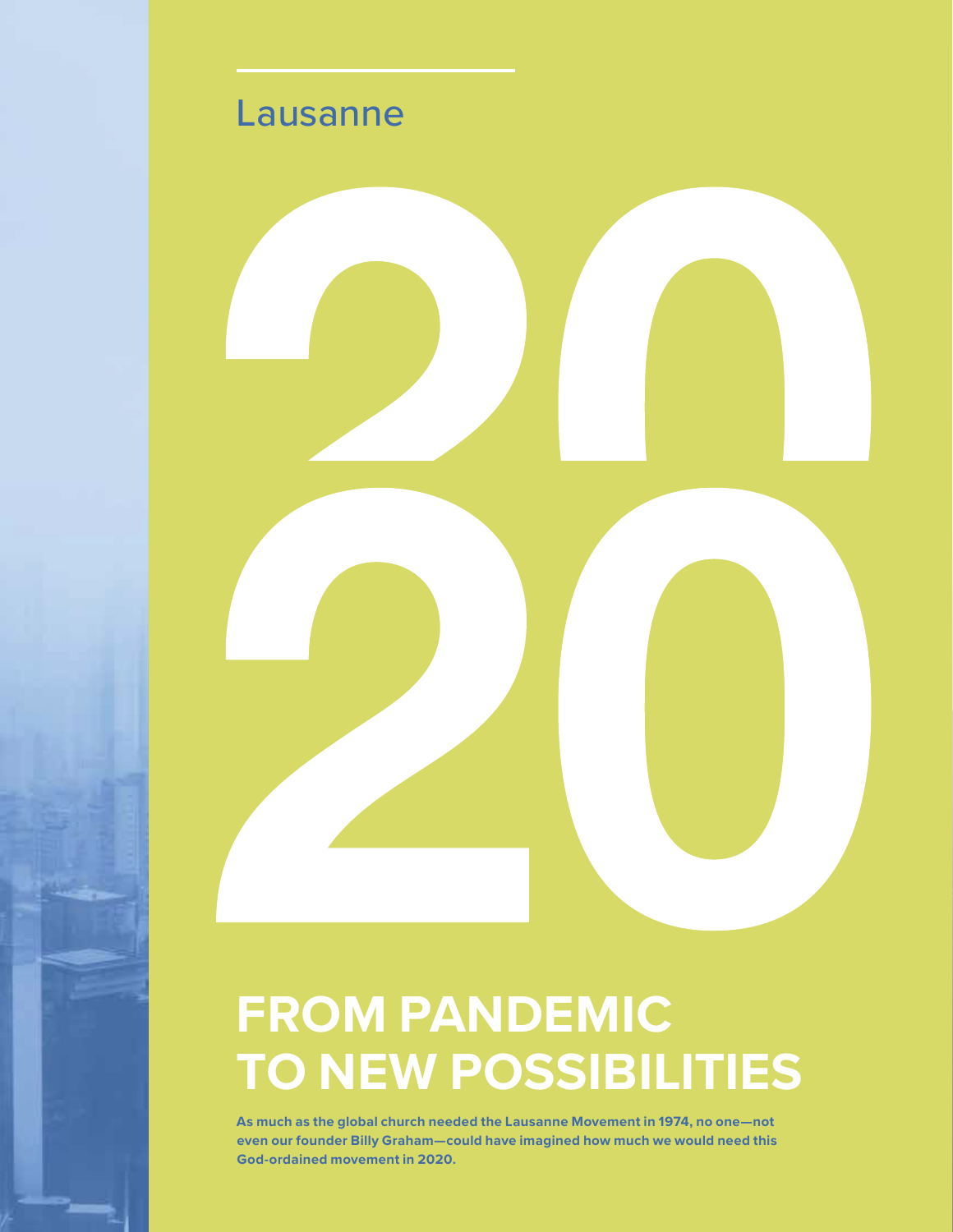

### **A Word of Thanks**

### Dear Friend,

The driving passion of the Lausanne Movement is to make the gospel known and to make disciples from every nation, in every generation. By the grace of God, our opportunities are multiplying and our global teams are running at 120% capacity. We stand ready to continue building upon the firm foundation our great God has set down for this movement.

Your role in the story of 2020 has been particularly strategic. Not only have you helped financially support all of this global impact, but your gifts and prayers have spiritually and emotionally strengthened the movement, and me personally, throughout this challenging, exciting year.

Moreover, your prayerful friendship and partnership with me has been especially encouraging and meaningful. Together with you, I am eager to explore ways we might partner even more in the wondrous works God has in store for Lausanne in 2021.

I have never before been more expectant of what God will do in and through the Lausanne Movement and his global church. Together, let us witness the unfolding of his wonders as he continues to call a people to himself 'from every tribe, language, people, and nation' (Rev 5:9).

Thank you again for being a part of the Lausanne story—for being a part of God's story.

To God be the glory for all he has done, is doing, and will continue to do until his kingdom comes!

Michael T



Michael Oh Global Executive Director / CEO Lausanne Movement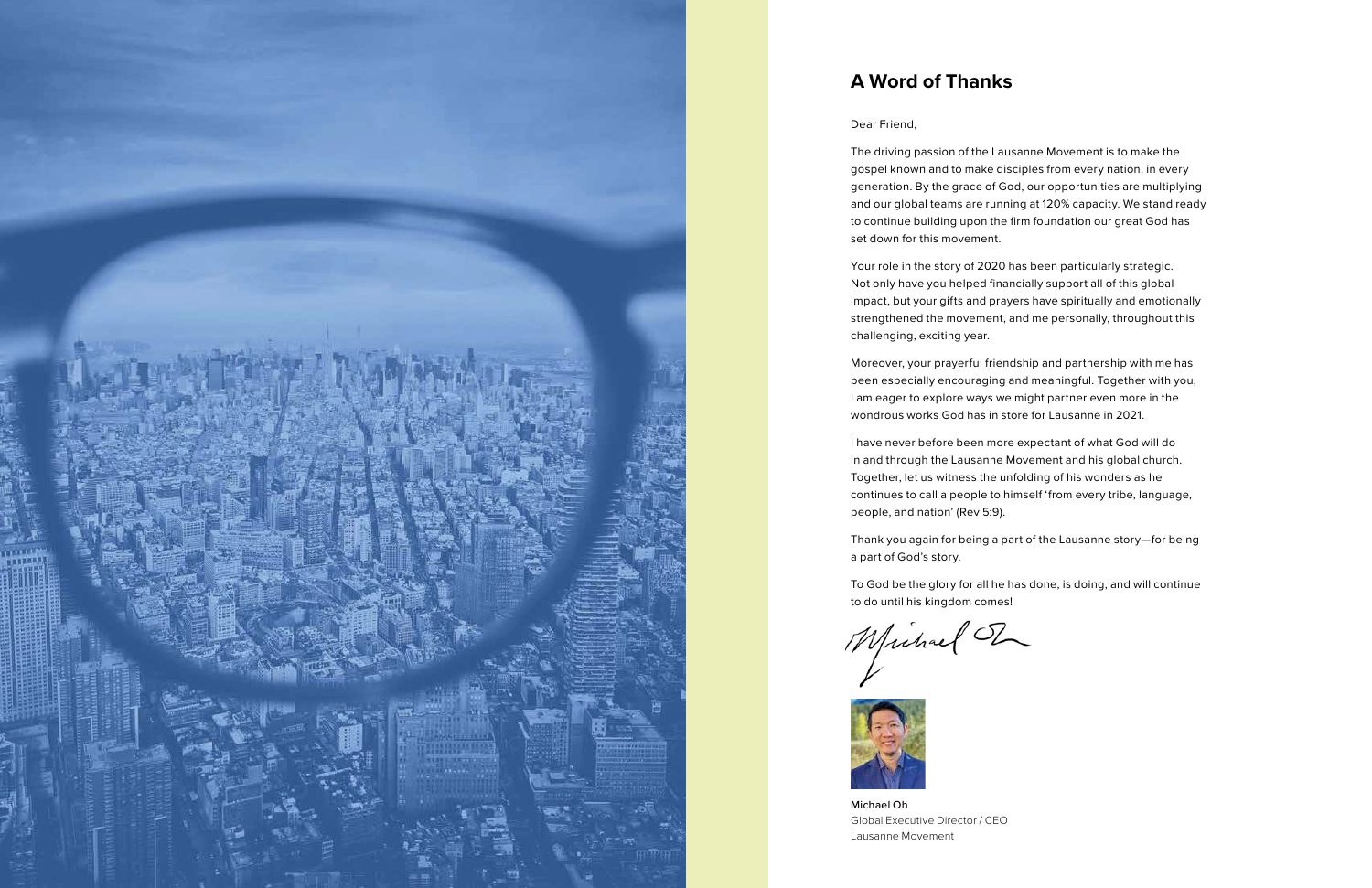### What a challenging year!

The devastating reach of the COVID pandemic throughout 2020 rocked not only the world but the global church. The understanding of ministry and mission were shaken to the core. In the US, prominent Christian research group Barna reports that nearly 1 in 5 Christians have stopped going to church either physically or virtually during the pandemic; and that nearly 1 in 5 churches may not reopen after the pandemic ends.

Moreover, political, social, and economic polarization has expanded in the wake of the chaos and despair created by this worldwide health crisis, resulting in an even greater and more tragic disparity between the rich and the poor, the powerful and the disenfranchised.

Is it any wonder that 2020 finds our world—and even the global church—slipping dangerously toward fear, immobility, and a systemic pessimism about the future?

 Yet in the desolate deserts of our times, God still fashions rivers that can make our hearts glad. For the Lausanne Movement, 2020 was not only a story of pandemic-driven challenge but of God-directed growth, with our global platform and resulting reach expanding significantly.

It is a story of God's faithfulness that we will be retelling for years to come, one we joyfully set forth here for your encouragement and continuing kingdom commitment.

# **UNDERSTANDING THE TIMES. . .**

stopped going to church either physically or virtually

churches may not reopen after the COVID-era end

## 1 in 5

## 1 in 5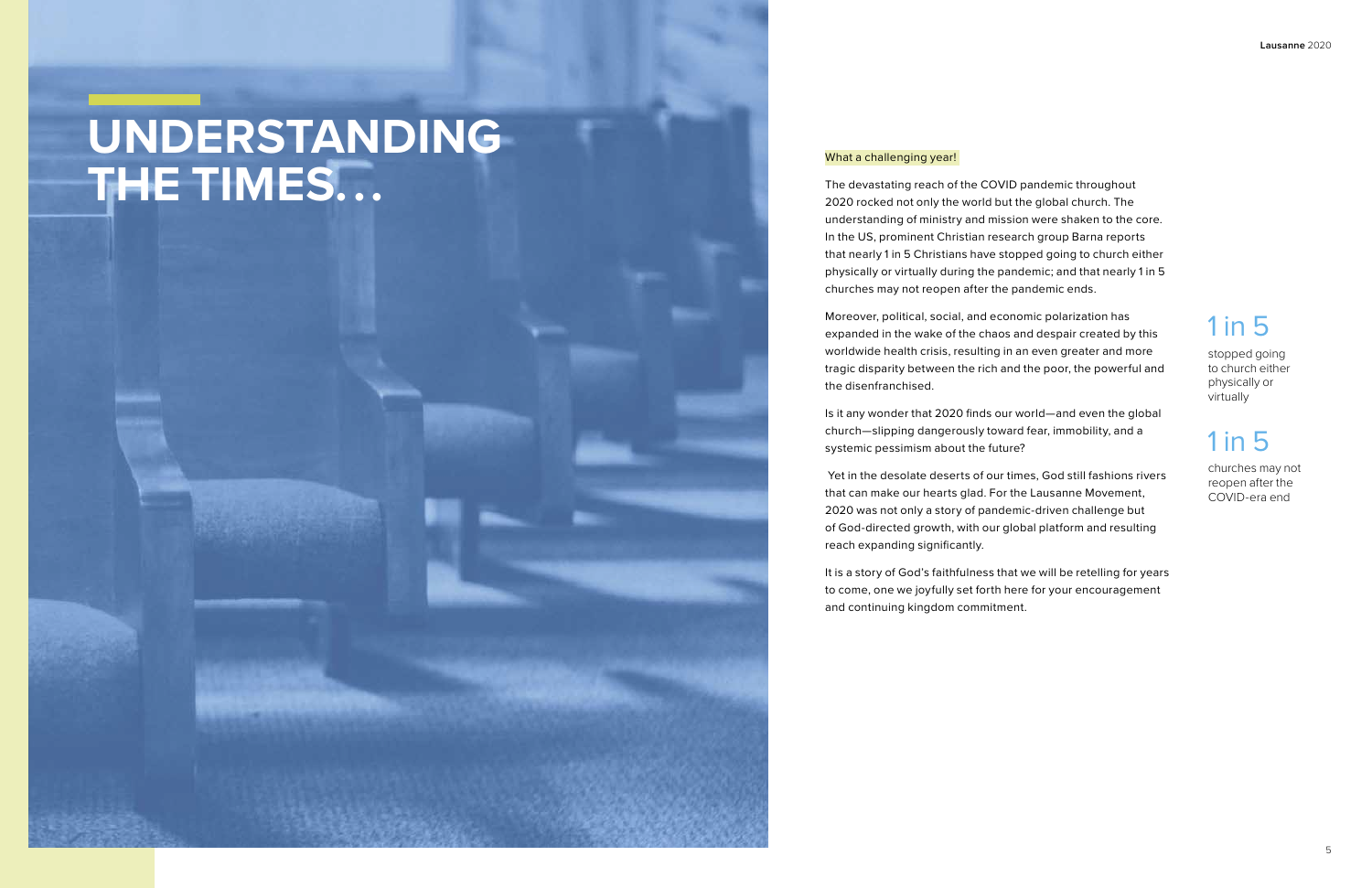Twenty global mission influencers gathered in January for an exhilarating think tank focusing on Lausanne 4 and the future of global mission. Then in February, Lausanne leaders gathered in East Asia in anticipation of hosting the main global event of Lausanne 4 in their region. Unbeknownst to us, the COVID-19 virus was already spreading not only in Seoul where we were gathered, but throughout East Asia and other parts of the world.

The sudden expansion of the virus prompted tough decisions for Lausanne, beginning in February with the postponing of our annual leadership meetings scheduled for the first time in Francophone Africa. Further postponements of major gatherings followed, including BAM Global, Europe 2020, Proclaim Africa 2020, and Asia 2020. With the uncertainty surrounding the financial impact from the pandemic, we made the decision in April to reduce general spending by 50% and to reduce salaries by 25%.

'To me, the Lausanne Movement remains as the sole effective global network among the evangelical church of the world.' $-$  Thomas Wang

Needless to say, we were driven to our knees. We called the global church to prayer over the pandemic, and in response, influencers from our 12 regions gathered in April, May, and June to pray for each other and the world. We also held prayer gatherings for younger leaders, for workplace leaders, and for executive leaders of strategic global ministries. Through these times of prayer, hearts were opened, fears confessed, tears shed. . .

**No other entity within the evangelical church has the breadth and depth of strategic relationships, theological credibility, and global influence as Lausanne. Across every region of the world and across every generation, Lausanne leaders engage with the most pressing challenges and opportunities of our times. The Lausanne Movement plays a major role in not only fueling current global missions, but shaping its future.** Distinc<br>
Distinc<br>
A Uniq<br>
tausanne<br>
bigger tha<br>
of the great<br>
church era<br>
the breadt<br>
as Lausan<br>
and across<br>
and across<br>
and oppor<br>
Movement<br>
current glo<br>
Current glo<br>
Current glo<br>
Current glo<br>
Current glo<br>
Current glo<br>
Cu

### . . .and hope renewed.

We began to see that several of our unique distinctives helped position us to successfully face this challenging time head on. As businesses such as Amazon and Netflix were finding out, survival and success in the age of COVID was possible if there were at least three common strengths at the very core of an organization.

These three strengths, as God would have it, have been a part of the Lausanne Movement from its very beginnings: a unique brand trust, a unique market share, and a unique global platform.

# **. . .KNOWING WHAT TO DO**

### We eagerly began 2020 with tremendous hope.

**Global mission leaders trust and listen to Lausanne. For 46 years we have done the slow, hard work of building relationships with leaders in every nation on earth. Our movement today encompasses over 31,000 leaders of influence around the world.**

### Distinctive Two: **A Unique 'Market Share' of Influence**

# Distinctive One: **A Unique 'Brand' Trust** 1

'Lausanne's collaborative vision and opportunity is bigger than any other group could influence. It is one of the great kingdom collaborations of the modern church era.' — Dr Phill Butler, VisionSynergy

**2 A Unique 'Market Share' of Influence**

**3 A Unique Global Mission** 

**Platform**

**1**

**A Unique 'Brand' Trust**

### Distinctive Three: **A Unique Global Mission Platform**

'What Lausanne has like no one else is two things: global scale and trust. It is a truly unique global platform for global mission.' — Nick Kim, YouTube

**Lausanne is the world's global mission platform. We bring influencers together to catalyze gamechanging ideas and partnerships that emerge from the truth of the Bible, the insight of research, testimony from the global church, and the guidance of the Holy Spirit. This platform is built upon friendship, shared passion, and catalytic partnership for global mission.**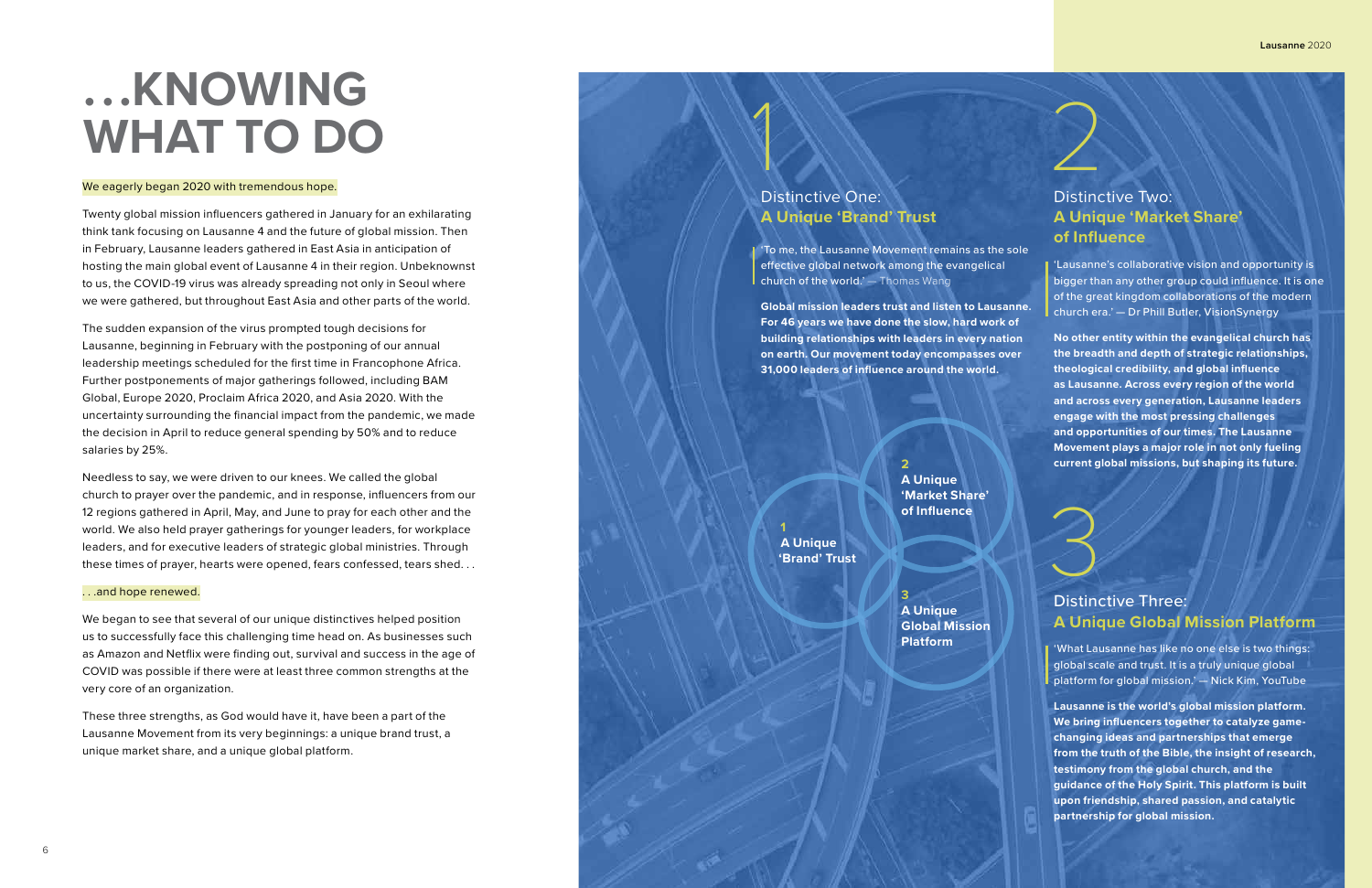The strengths of the Lausanne Movement have enabled us to creatively shore up our global efforts in the wake of the COVID-19 pandemic. While many ministries had to scale back, slow down, temporarily halt operations, or even close their doors, Lausanne experienced an unusual acceleration and expansion of our ministries and opportunities in three specific areas.

Europe 2020 went from one major in-person event (postponed to 2021) to 12 digital gatherings, where leaders wrestled with how the 'dynamic gospel' might revive Europe.

Instead of hosting 3 or 4 major strategic face-to-face gatherings in 2020 and early 2021, we are in the process of hosting 40+ digital gatherings with significantly higher participation and interaction. Some of those virtual gatherings have already taken place:

Asia 2020 was also re-envisioned from a single major event (also postponed to 2021) to 12 digital gatherings, with attendees interacting over a variety of issues including how the early church's approach to evangelism might inform the evangelization of the whole of Asia.

The Synergy Summit moved from a single event in Malaysia to six webinars on effective network leadership led by our Catalysts for Ministry Collaboration.

The Global Diaspora Summit was initially planned as a smaller in-person gathering with 100+ participants, but it became an online forum of 828 leaders from 75 nations. Over a dozen diaspora resources were shared, 525 leaders were added to the Lausanne ecosphere, and more than 6,000 engagements occurred over Facebook.

 $\begin{array}{cccccccccccccc} \bullet & \bullet & \bullet & \bullet & \bullet & \bullet \end{array}$ 40

# Exponential Increase in Connecting 1

# **A UNIQUE INTERSECTION OF GOD'S PREPARATION AND OPPORTUNITY**

**2 Critical Resourcing, Guidance, and Training for the Global Church**

**3 Catalyzing Collaboration**

**1**

**Exponential Increase in Connecting**

> From 3 or 4 major physical gatherings to

online gatherings

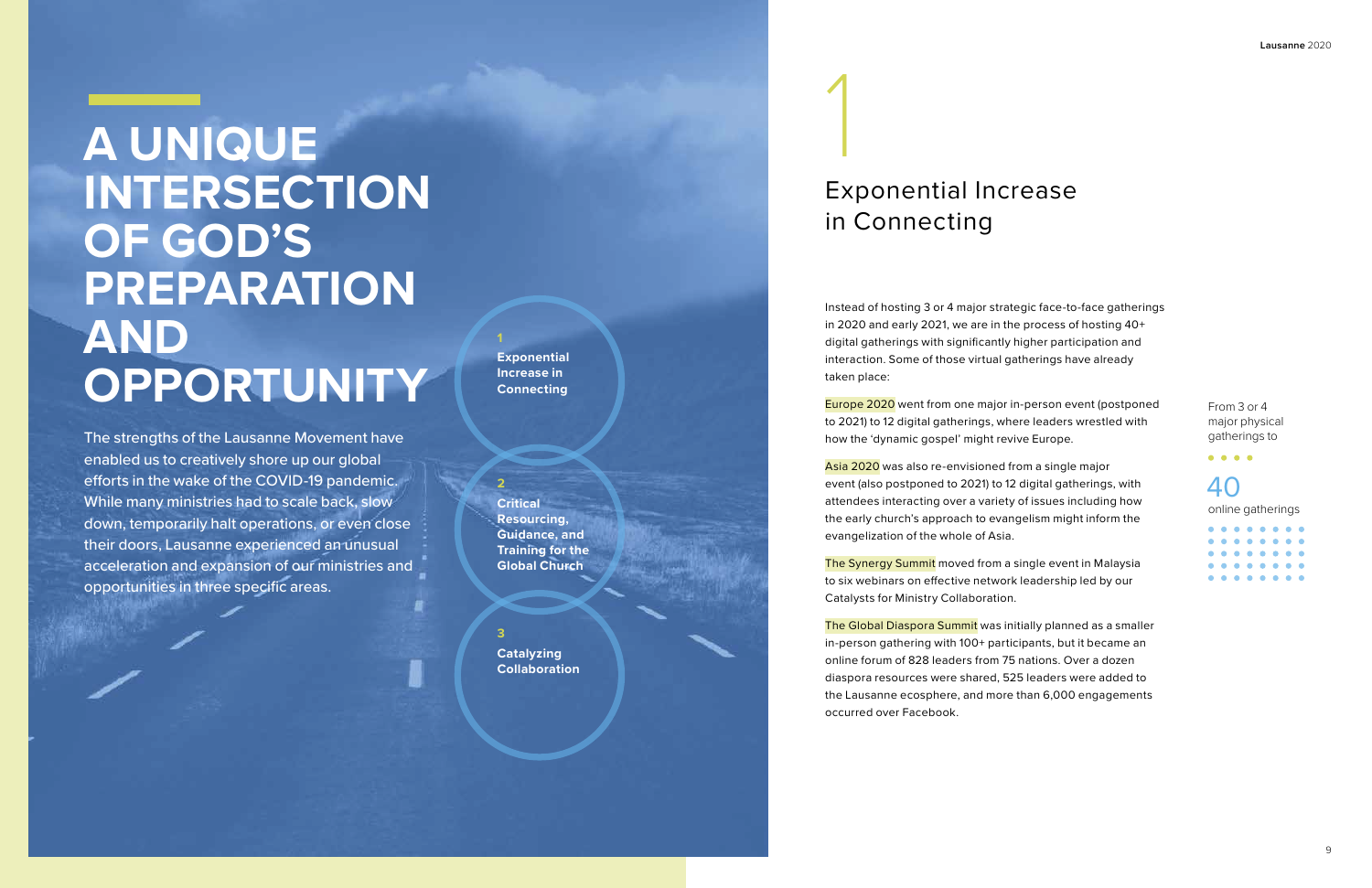# Critical Resourcing, Guidance, and Training for the Global Church

LGA subscribers with readers from 214 countries

business leaders on the Workplace Ministry advisory board

new Lausanne Global Classroom episodes added with 4 more planned for 2021

### 22,000

### 65

### 4

Since its founding, the Lausanne Movement has led the way forward in missional research, resources, and training for the global church.

Our Lausanne Global Classroom continued to be an invaluable new resource for the global church, bringing teaching, training, and testimonies from influencers around the world. Since January, we have produced new episodes on Nominalism, Workplace Ministry, Leadership Development, and North Korea; and we hope to complete production on Media and Technology by December followed by Mental Health and Trauma, Integrity and Anti-Corruption, and Jewish Evangelism in 2021.

*Lausanne Global Analysis* (LGA) also continued to be one of the most used and globally-trusted sources for global mission information and inspiration. In 2020 we expanded each issue to include content in English, French, Spanish, and Portuguese. We now have more than 22,000 subscribers with readers from 214 countries—74% of them in senior leadership roles. Of particular note is September's issue, which focused on the longer-term impact of COVID-19 on church and missions. It was and is a critical word to the church in the midst of the pandemic.

As one expression of this, our Workplace Ministry Network recently convened the first meeting of an advisory board consisting of 65 business leaders from over 20 different nations. These are leaders from some of the world's most influential companies like Apple, Johnson and Johnson, WhatsApp, and Google, and they represent a wide cross-section of the workplace. The Workplace Ministry Advisory board seeks to propel the movement launched at the Global Workplace Forum through: (1) theology of work; (2) Christian employee resource groups; (3) entrepreneurship/innovation; and (4) philanthropy and kingdom investing.

Finally, in addition to our 857 YLGen (Younger Leaders Generation) cohort participants from 142 nations, we began the initial launch of the Issachar Initiative, designed to train emerging leaders of influence nation by nation, with Ghana as our first nation. We also began planning for the Graham-Stott Fellowship. This unique cohort honoring our founders will be made up of a very select group of Majority World younger leaders of emerging global influence. They will be prepared for positions of global impact through strategic mentoring by some of the top leaders of global mission from older generations.

Catalyzing collaboration is more important today than ever before. And it is one of Lausanne's key priorities.

Another example of catalytic collaboration is the Chinese church. Despite the incredible political challenges facing China today, Chinese leaders are connecting every month to work toward the Mission China 2030 vision, which was born out of the 2010 Cape Town Congress. The goals of the vision are to plant a church at every train and subway stop in China and to send 20,000 missionaries from China to the world.

# Catalyzing Collaboration



### **Lausanne** 2020

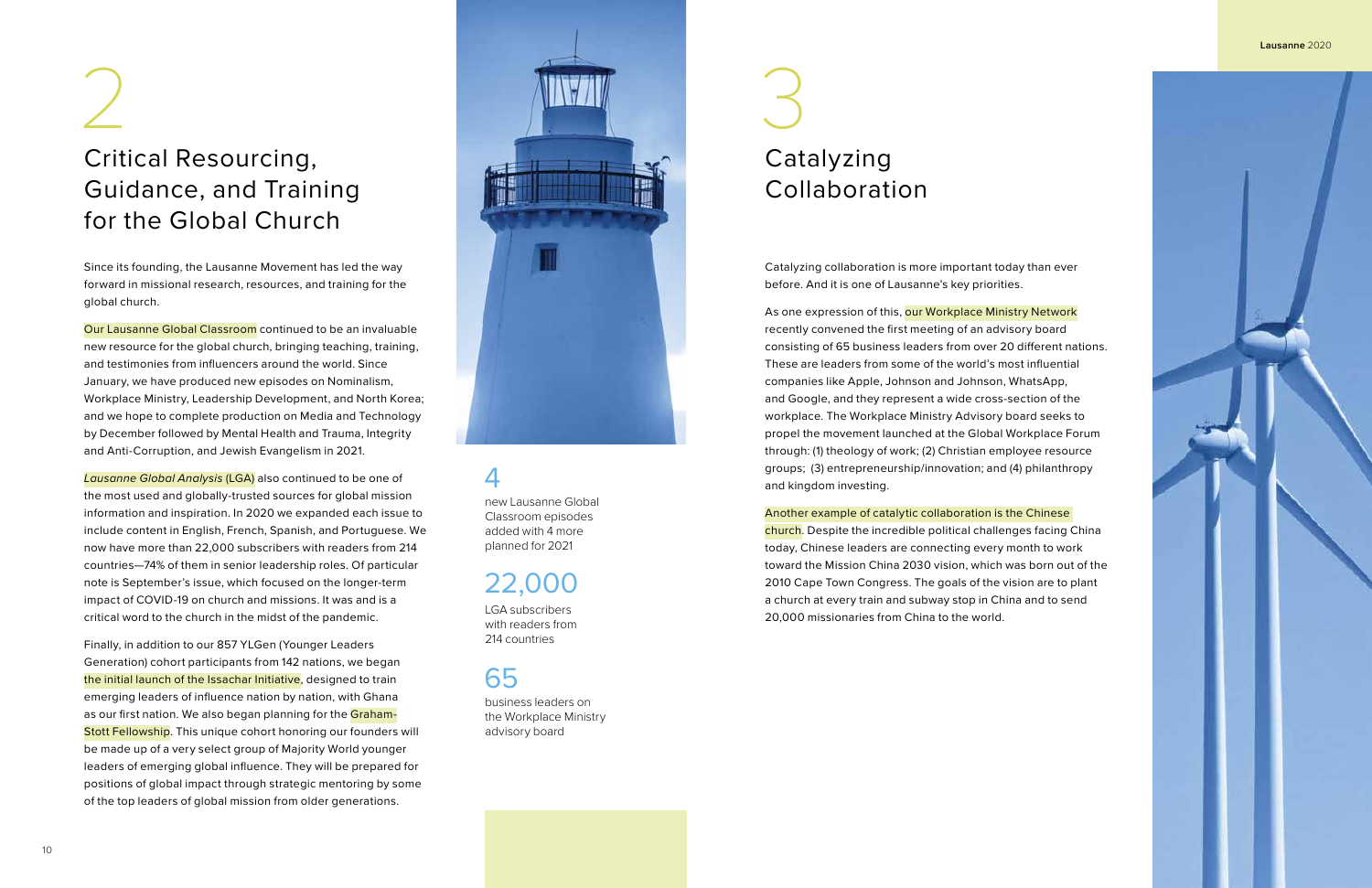By God's grace, Lausanne's financial position has remained largely stable. This is due to the careful reductions we made earlier in the year and the fact that our giving has not dropped as much as we thought it might. However, we are not yet able to restore staff salaries or budgets. Based on our financial trendlines, of which we give a few examples below, we have confidence and anticipation for the kingdom growth to come.

Here are a couple of examples:

We have more pledges for 2021 and even 2022 than Lausanne has had committed in advance in any of the last 10 years.

More than half of our giving for 2020 has come from Asia, an encouraging development as we work toward our vision of being funded by all 12 regions of the world.

'Pound for pound, dollar for dollar, there's no greater kingdom investment than Lausanne.' — A Lausanne donor

Buoyed by this faithful and steadily increasing giving, and by the expanding reach we are seeing in this pandemic year, we want to prepare well for the future God has in store for us in the days ahead.

To that end, we are specifically pressing ahead in at least three critical ways.

# **STRENGTHENING CAPACITY TO SEIZE EXPANDING OPPORTUNITY**



**Strengthening Global Team Talent and Capacity**

**Strengthening Collaboration-Catalyzing Capacity**

## 1 3 **Strengthening Technological Capacity**

**Strengthening Technological Capacity**

'We've experienced 10 years of digital evolution in the past 4 months.' — Nick Kim, YouTube

**We're currently consulting with our Silicon Valley and Global Tech friends who are also Global Workplace Forum alum. They are helping us develop our digital strategy and recommending the best next-generation technology.** 

### **Strengthening Global Team Talent and Capacity**

'Global Christianity, in some small measure, exists because of Lausanne. No one else was pulling the Global Church together to wrestle with the issues, share best practices, and partner.' — Dr Peter Brierly, Former Director, Christian Research and MARC Europe

**We're planning to recruit primarily Majority World talent to develop our digital capacities and strategies going forward. We are also aiming to build each of our 12 regional teams, especially including more women and younger leaders.**

### **Strengthening Collaboration-Catalyzing Capacity**

'Lausanne is a vast global platform that can bring unique global impact. In today's global platform economy, most businesses are building technological platforms hoping to attract global movement. Lausanne is a global network already that just needs the right technological and financial resourcing to maximize that unique strength. We need global catalysis for the Great Commission. Only Lausanne can do this.' — Bruce Johnson, immediate past president of SIM

**There is huge opportunity for establishing creative digital spaces for learning and collaboration. To that end, we hope to invest more resources into Global Classroom, YLGen (Younger Leaders Generation), and global issue networks. This will also help many other ministries to learn from each other, innovate, and partner in the fulfilling of the Great Commission.**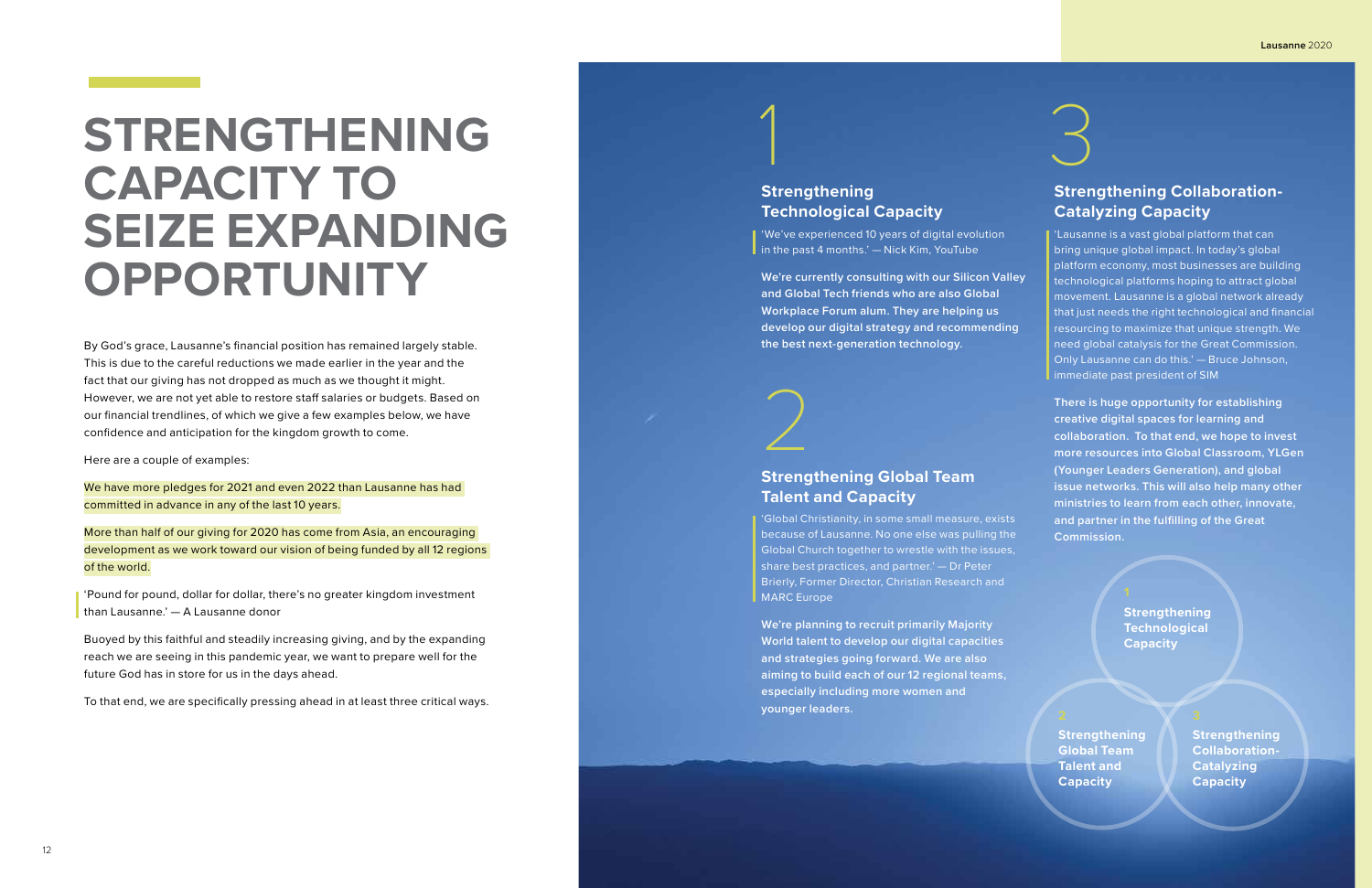

Connecting influencers and ideas for global mission

Unsplash images: Cityscape by Rafael De Nadai. city and glasses by Saketh Garuda, pews by Andrew Seaman, highway by John Lockwood, road by Luke Stackpoole, and sunrise by Dex Ezekiel

Lausanne Movement · US Finance Office · 10524 Moss Park Road, Suite 201 #358 · Orlando, FL 32832 · USA www.lausanne.org